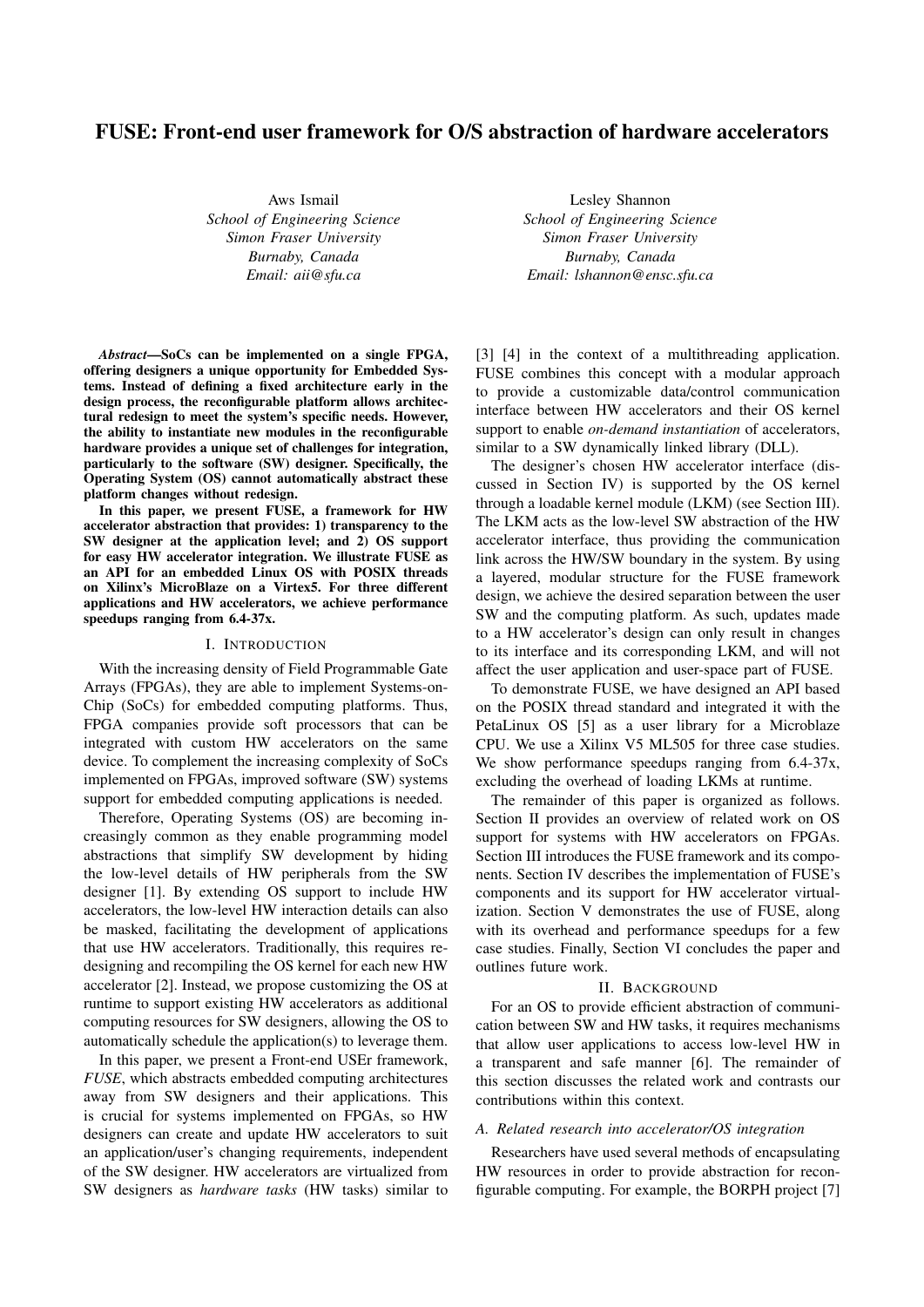abstracts HW accelerators as UNIX processes that have access to OS services and communicate using First-in-Firstout (FIFO) buffers. Similarly, Kociuszkiewicz *et al.* [8] model HW tasks as drop-in replacements for SW tasks by mapping them to synthesized coarse-grained processor cores, which also communicate via FIFOs.

Extending the thread programming model to abstract HW accelerators from user applications requires support for synchronized communication between HW and SW tasks. The ReconOS project [3] introduced an execution environment that extends the POSIX multithreaded programming model from the SW domain to reconfigurable hardware. Also, the "HybridThreads" project [2] focused on implementing the synchronization primitives provided by the POSIX multithreaded programming model (e.g. semaphores, mutexes, etc.) as dedicated HW cores. "HybridThreads" also presented a tool for generating sequential HW threads directly from SW code. Finally, Compton et. al. [9] introduced a configurable HW interface for HW tasks. The interface uses memory-mapped I/O to communicate with its accelerator, with each SW application having access to only its own set of accelerators.

Additionally, extensive research has been conducted on effective scheduling algorithms for managing HW tasks on computing resources [10] [11] [12] [13]. In particular, the *MOLEN/SESAME* project [12] [13] uses profiling information to decide whether to schedule tasks to run in SW or HW. More complex scheduling policies of reconfigurable hardware tasks are introduced by Compton et. al. [11] including task preemption and the concept of saving the restoring the HW task's context. While these works simulate runtime reconfiguration of HW tasks, Santambrogio et. al. [10] introduced a run-time environment that is able to dynamically place and/or remove HW tasks on demand. They use online partial bitstream manipulation for proper placement of tasks on a multi-FPGA system.

#### *B. Comparison between FUSE and previous work*

Adding OS support to virtualize HW resources in FPGA-based SoC platforms is challenging because they have greater heterogeneity and their resources can be dynamically reconfigured at run-time. SW designers targeting these embedded computing platforms wish to leverage their unique HW accelerators without requiring knowledge of low-level architectural details. This requires OS support for SoCs with either static HW accelerators or using dynamic partial reconfiguration (DPR). FUSE gives a unified view of available processing resources as well as communication between processor(s) and HW accelerators. Unlike BORPH [7] and Kociuszkiewicz *et al.* [8], we do not fix the type of physical link used for communication. Furthermore, our model virtualizes HW accelerators as tasks, instead of processes like BORPH [7].

The two closest works to ours are the ReconOS [3] project, and the work by Compton *et al.* [9]. We use a shared memory model as recommended in [3] to reduce data communication overhead between SW and HW tasks. As outlined in [3], data transfers between SW and HW

threads are complicated by the fact that the OS usually employs virtual memory; shared memory buffers set aside by an application to transfer data to or from HW threads are not necessarily contiguous. However, we do not assume virtual memory is available. In FUSE, we allocate a contiguous buffer in kernel memory, map it to user space, and provide HW tasks with its physical address.

Unlike ReconOS [3], which uses a statically loaded abstraction layer, FUSE allows users to dynamically load the OS abstraction for HW tasks at run-time. Furthermore, whereas ReconOS requires user-space SW delegate threads for each HW thread, we do not. Finally, unlike ReconOS, we do not require each HW thread to adhere to a strict HW interface or a fixed signalling protocol for OS calls from HW to SW. Instead, each HW accelerator can have customized interfaces, encapsulating communication protocols in their low-level OS support.

In comparison to Compton *et al.*'s [9] work, where the OS support is registered at OS boot-time, FUSE treats each HW accelerator and its OS support as a general system resource that can be included/updated at runtime and is available to all applications. HW accelerators are viewed as memory-mapped I/O devices; the OS can load their abstraction on-demand without rebuilding and rebooting the OS. Additionally, while the work in [9] has been implemented within a simulation environment, our work has been prototyped on a platform FPGA.

The additional OS support provided by FUSE allows existing SW synchronization mechanisms in the OS to support HW/SW task synchronization in comparison to "HybridThreads" [2]. FUSE also incorporates the idea of tasks as units of execution across the HW boundary but, unlike [2] and [3], is not integrated with a specific programming model (e.g. Pthreads). Instead, we adopt a more generalized OS approach to reduce the SW changes required to port a user application to use existing and newly added HW accelerators. Finally, the "HybridThreads" project's ability to generate sequential HW tasks from SW code is complimentary to our work. Both this work and ours aim to insulate the SW designer from the expertise of HW design be it via automated tools or an independent HW designer.

Finally, as mentioned earlier, several recent projects looked into effective scheduling algorithms for managing reconfigurable computing resources, where HW accelerators are dynamically instantiated on the FPGA [10] [11] [12] [13]. We view the work presented in this paper as complementary to these projects. *Our objective is to provide a framework for OS abstraction of the underlying architectural configuration to run hardware tasks, as opposed to a new scheduling algorithm*.

#### III. PROPOSED FUSE FRAMEWORK

Operating systems typically support concurrency using multithreading programming models. In addition, most recent concurrency models decompose an application into multiple units of execution called tasks—defined as indivisible pieces of work. FUSE abstracts HW accelerators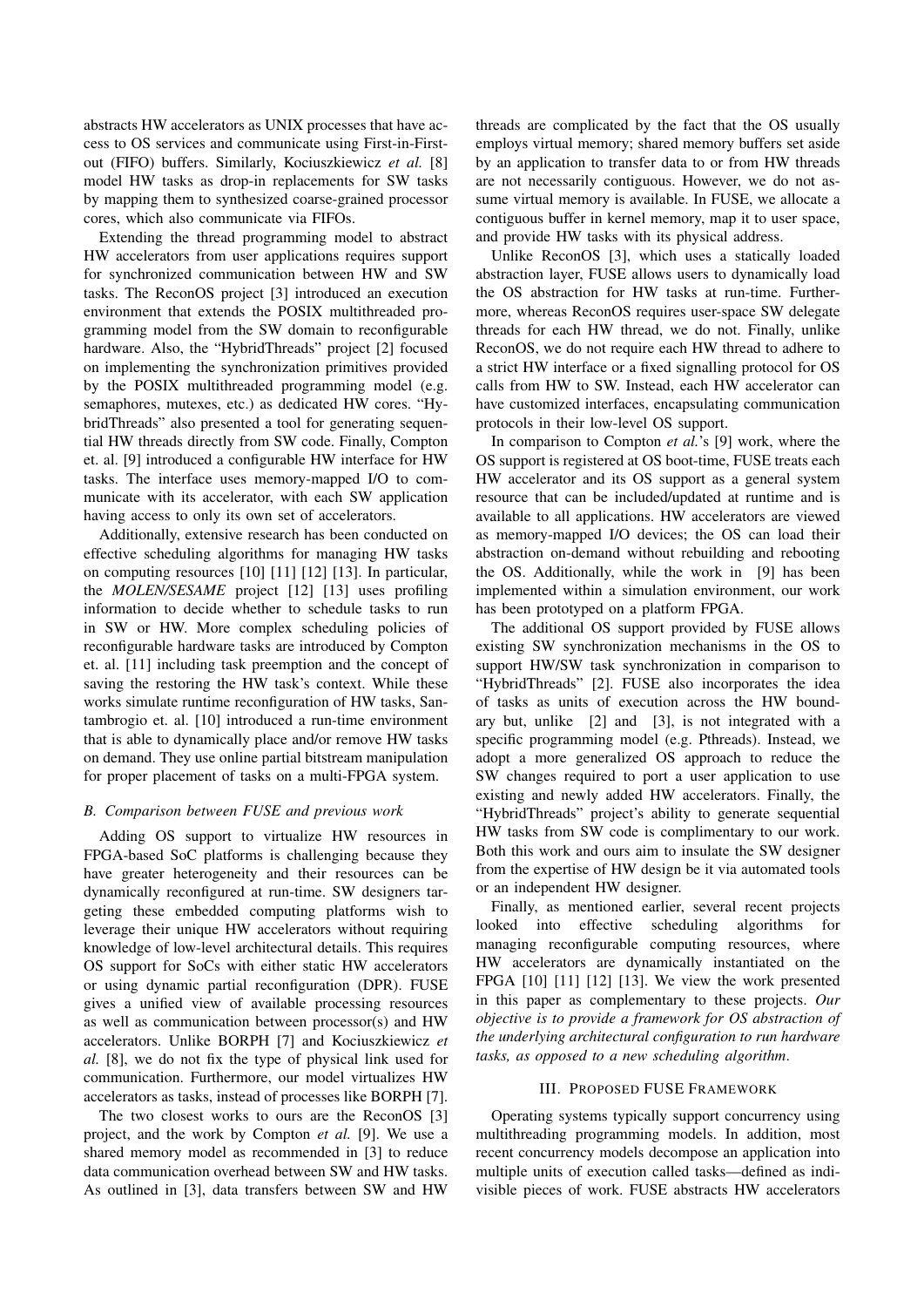

Figure 1. FUSE System Architecture

along with their FUSE support as HW tasks, sharing the resources available to SW tasks. We use multithreading programming models to provide SW designers with access to HW accelerators, enabling them to be viewed as additional computing resources to the CPU. FUSE's new higher-level of abstraction allows SW designers to create their applications with no knowledge of the platform's HW accelerators. This allows SW designers to program using the multithreading programming model's API function calls. The FUSE API includes additional function calls to create and destroy SW/HW tasks. They act as wrappers for the "create"/"destroy" functions to augment their abilities to support HW tasks when a platform contains HW accelerators. This provides a clean and simple way to utilize existing HW accelerators. Furthermore, FUSE introduces no changes incompatible to the underlying OS layer: the programming concept of a task as a unit of execution remains unchanged whether it is scheduled to run as a SW task or a HW task. Figure 1 shows FUSE's two main components, which span the OS user and kernel layers to insulate changes to user and kernel SW from each other, and facilitate portability.

# *A. Top-Level FUSE Component (TLFC)*

The *Top-Level FUSE Component* (TLFC) provides middleware between the SW designers and platform HW designers. SW designers are able to port existing FUSE-enabled multithreaded applications to any platform, whether or not it provides HW acceleration. HW designers determine which SW task(s) provide the best performance gains if they can be executed using HW accelerators. The TLFC is provided as a user-space header library that SW designers include to act as a wrapper for their multithreading model's header library. In particular, this header library includes equivalent wrapper functions for creating and destroying HW tasks in lieu of SW tasks on FUSE-enabled platforms.

In addition to these wrapper functions, the TLFC contains "helper functions" (see Figure 1) used to communicate with the *Low-Level FUSE Component*. They create, initialize, run and destroy contexts; they also dynamically load/unload the necessary low-level OS support for a HW accelerator to kernel. FUSE's helper functions utilize the concept of a context to store a dynamic snapshot of the



Figure 2. Decision Flow for Top-Level FUSE Component

current state of a running task for use within the API wrapper functions; they are not exposed to the end user.

The semantics of creating and destroying tasks of execution within an application remain the same as FUSE preserves the original program flow independent of HW acceleration. Minimal code porting is required though by the SW designer in order to use FUSE. We discuss the implementation details of these function calls and outline what changes the SW designer are required to perform in Section IV. To determine if a task is run in SW or HW, the TLFC follows the decision flow shown in Figure 2. While FUSE allows designers to implement any of the existing algorithms for mapping tasks to SW or HW (e.g. [11] [12]), we use a simple mapping policy to facilitate our discussion. Each time a call to create a task is made, the TLFC decision flow is evaluated to enable adaptation to the current state of all existing accelerators while the system remains live. Nevertheless, the SW designer's perspective of the created tasks remains unchanged: all tasks are created and executed upon request. If a task is not mapped to a HW accelerator, then FUSE reverts to creating a normal SW task.

From Figure 2, FUSE first checks if a matching HW accelerator exists for the SW task (*HA Match?*). If no match exists, then FUSE creates a SW task using the original multithreading model's "create" function. However, if an accelerator exists, then a check is made to see if its corresponding OS support (i.e. LKM) is already loaded. If it is not loaded, then the accelerator is idle and FUSE proceeds to load OS support and run the task in HW. However, if OS support is loaded, then FUSE checks to see if the accelerator is in use by another task. If not, a HW task is created. The case where matching HW accelerator(s) exist, but are in use by other tasks, is also handled; FUSE creates a SW task instead. While our proof of concept of FUSE does not require DPR support, this mapping policy can easily be altered to check and see if an additional HW accelerator can be instantiated. All the necessary OS support for reconfigurable computing systems using DPR (e.g. [10]) currently exists in FUSE.

# *B. Low-Level FUSE Component (LLFC)*

The second part of the framework, the *Low-Level FUSE Component* (LLFC), consists of the low-level support added to the OS kernel (see Figure 1). It exposes HW accelerators on the FPGA's fabric to the TLFC using *runtime* loadable device drivers (i.e. LKMs) [14]. The drivers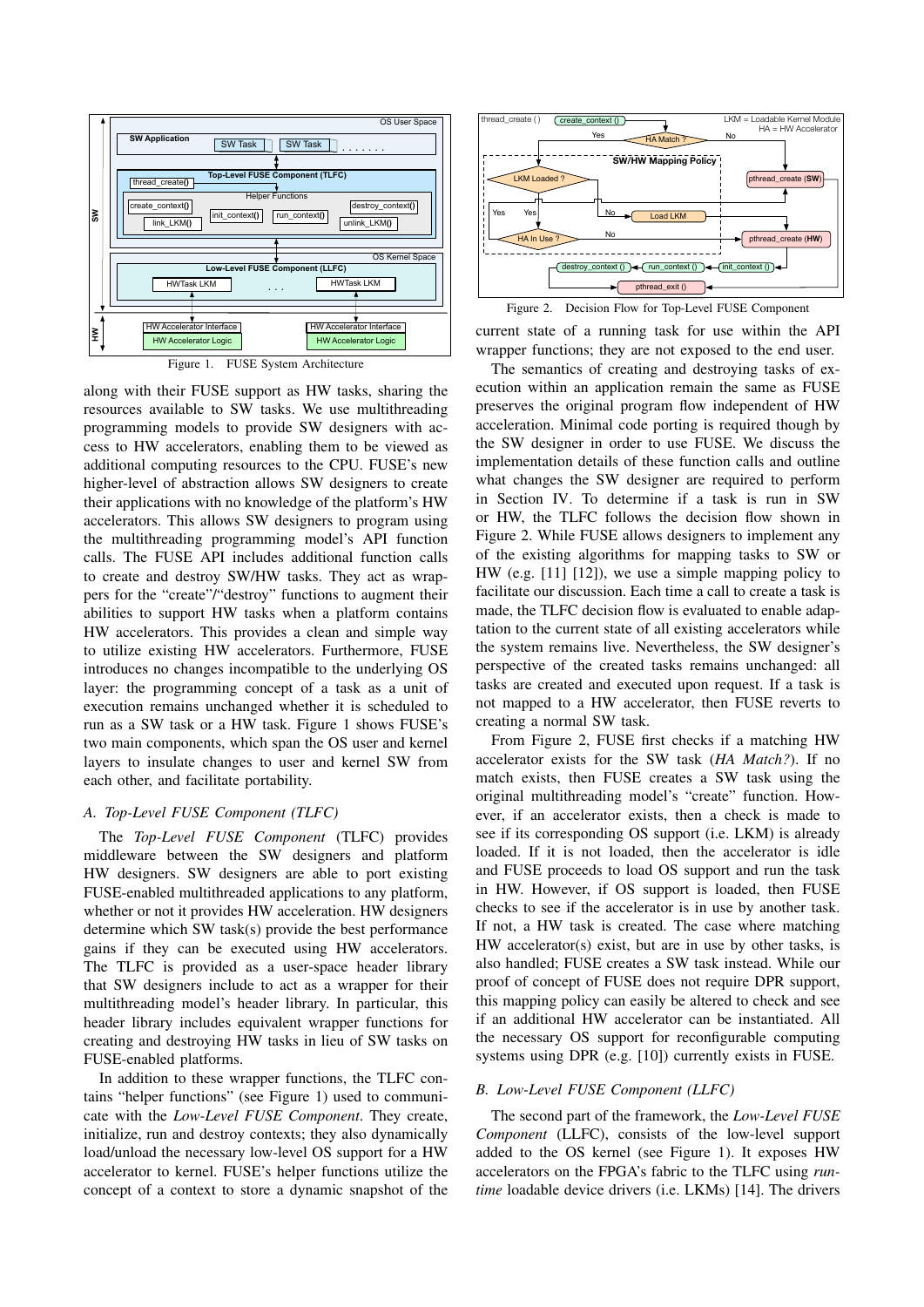implement the low-level communication mechanisms that enable the TLFC to load, initialize, and perform data or control I/O transactions with HW accelerators.

As mentioned earlier in Section I, each HW accelerator attaches to the system via a HW interface (discussed in Section IV) that is accessible by its own LKM (see Figure 1). The LKM provides a low-level SW abstraction of the HW accelerator interface, thus providing the communication link between the HW/SW boundary in the system. Given the modular layered structure of the FUSE framework, changes made during the design process to one LKM will not effect other modules in the system. This modular approach also applies to the HW design: changes to a HW accelerator need only conform with its corresponding HW accelerator interface. If necessary, its LKM can be patched in order to expose the new functionality. However, FUSE's ability to dynamically load/unload new LKMs will provide faster, possibly live, integration of new/updated HW accelerators and their LKMs into existing applications as the TLFC and application SW remain unchanged.

#### IV. IMPLEMENTATION OF THE FUSE FRAMEWORK

In this section, we detail the implementation of the FUSE framework. We also outline our design choices and how they affect the overall design outcome. To demonstrate our FUSE concept, we use an embedded Linux OS [5] as our run-time environment and POSIX threads (Pthreads), a widely used multithreading programming model. The Pthreads API contains an extensive list of functions that allow SW designers to add concurrency into their application code. One of the most important functions is *pthread create()*, which creates a new concurrent thread of execution. The user-space header library provided by the TLFC is called <*fuse.h*> and includes the definition of the *thread create()* function call. *thread create()* acts as a wrapper for Pthreads' *pthread create()*, incorporating additional policies to enable transparent migration of tasks to HW accelerator(s).

### *A. User-space Implementation of TLFC*

During the OS startup, HW accelerators attached to the system are detected and an initial housekeeping step is performed for each of them that includes registering their corresponding LKM. Additional LKMs can be loaded at runtime as desired. Information about existing accelerators is saved into a look-up table stored in the OS, which is continually updated to indicate the current state of all the accelerators in the system. During application execution, FUSE uses the look up table to associate the task's function name with an existing HW accelerator. HW designers name each HW accelerator to match the corresponding function name specified by the SW developer as part of the parameter list of the *pthread create()* function. The only application SW changes required to enable FUSE support are: 1) each *pthread create()* call is replaced with the FUSE-based version *thread create()* call, and 2) <*fuse.h*> is included instead of <*pthread.h*>. For





Figure 4. *thread create()* inside <*fuse.h*> header file

example, Figure 3 shows part of a user application that includes the FUSE header library (Line 4) and creates two threads of execution using *thread create()* (Line 26 and 27) that have the same four parameters as the original *pthread create()*.

As part of the *thread create()* function, FUSE uses several internal "helper functions", that exist in the *Top-Level FUSE Component* (See Figure 2), to manage thread creation. Figure 4 shows part of the SW implementation for the *thread create()* function in the FUSE header library. This implementation uses the concept of a context, which stores a dynamic snapshot of the current state of a running thread. FUSE utilizes four "helper functions" to create, initialize, run and destroy contexts (Lines 30, 17, 19 and 42 respectively).

When creating a thread, FUSE uses *create context()* (Line 30) to allocate a context structure (Line 28) to hold information related to the thread, such as the function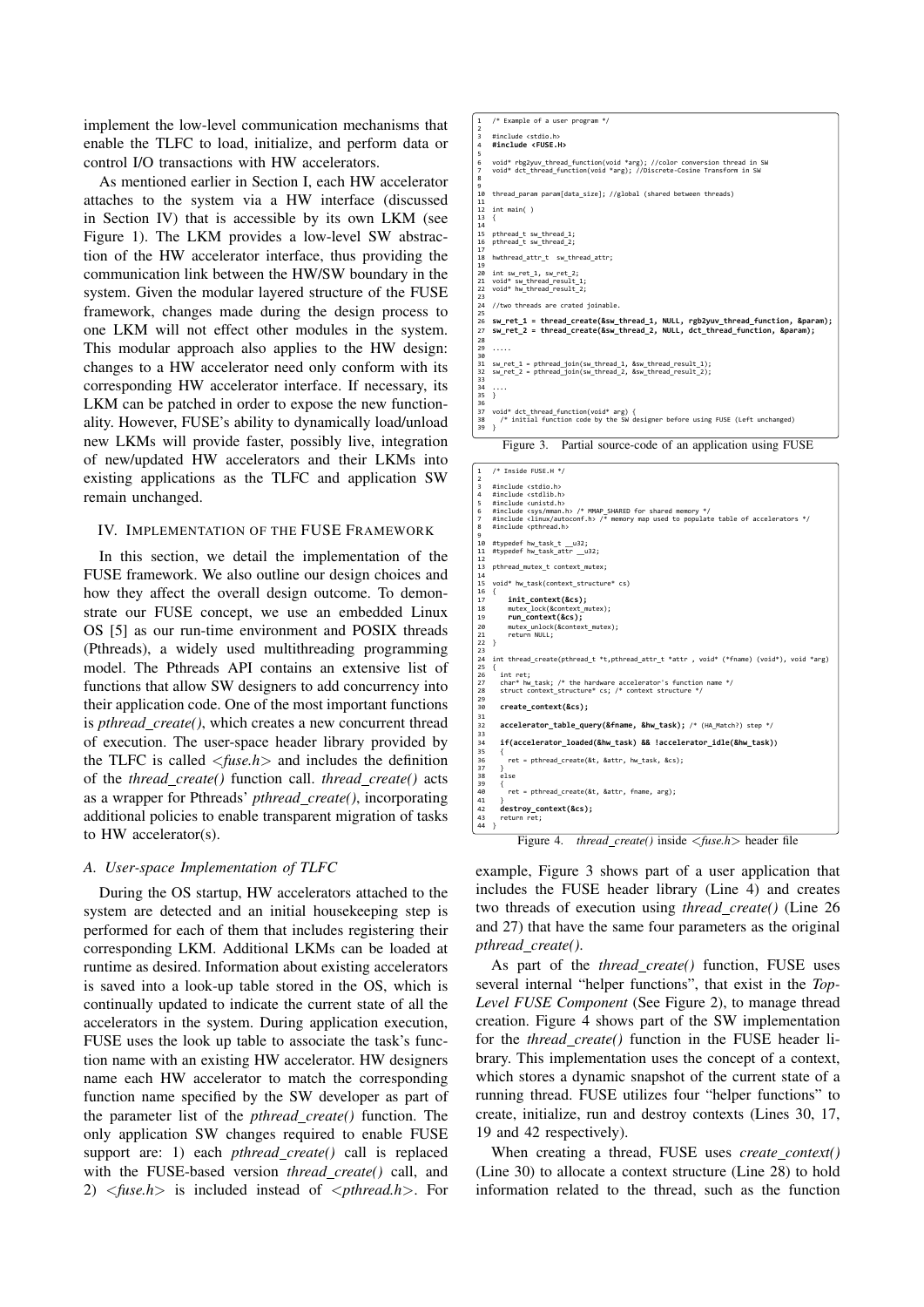name, user data, and current state. Then the look-up table is checked via *accelerator table query()* (Line 32) to find a matching accelerator name. The *accelerator loaded()* and *accelerator idle()* (Line 34) functions assert whether a matching accelerator can be locked to this context. If an accelerator exists and is currently not in use, then FUSE creates a thread that performs HW task initialization (Line 36).

This newly created thread will use *init context()* (Line 17) and *run context()* (Line 19) to run the HW accelerator. *init\_context()* fills the context structure with the related information (fetched from the look-up table) and loads the corresponding LKM for that particular accelerator using the *insmod()* system call provided by the OS. This system call is made only once when the accelerator is first instantiated. In addition, *init context()* opens a device file handler to the accelerator's device file using the *open()* system call, and then performs memory mapping to the accelerator's local memory space via the device handler using the *mmap()* system call. Each HW accelerator has special implementations of these OS system calls defined by their loaded LKM.

When the accelerator is ready to process data, *run context()* (Line 19) performs data and control I/O on the memory mapped space, along with proper data marshalling, according to how the accelerator processes data. This entails using the *read()*/*write()*/*ioctl()* system calls for sending/receiving control signals in addition to simple array dereferencing of the shared-memory space when sending/receiving data values. Finally, FUSE calls *destroy context()* (Line 42) to deallocate the context structure, update the look-up table, release the shared memory, and close the device file handler. This is done after the HW accelerator is finished processing any remaining data.

#### *B. Kernel-space Implementation of LLFC*

The OS kernel is structured as a collection of modules, some of which can be automatically loaded and unloaded on demand. The *Low-Level FUSE Component* (LLFC) resides in the OS kernel space and handles the direct abstraction of the HW accelerator resources through their HW accelerator interface. Therefore, to accommodate HW accelerator functionality that can be loaded/unloaded per request, the kernel-space implementation of the FUSE framework maps a loadable kernel module (LKM) to each HW accelerator. Thus, HW accelerators become miscellaneous platform devices that appear as autonomous entities in the system and have direct addressing from the CPU; each LKM is an object file, with code that can be loaded and unloaded from the kernel during runtime while the kernel is already in memory and executing.

A HW accelerator's LKM implements miscellaneous device driver functionality that treats the accelerator as a memory-mapped I/O device peripheral. The memorymapped I/O implements communications between the CPU and the system peripherals using a common instruction set to simplify system design. In a system containing memory-mapped I/O devices, the OS creates an address

| 1              | /* LKM Code */                                                                                         |
|----------------|--------------------------------------------------------------------------------------------------------|
| $\overline{2}$ | #include <linux module.h=""></linux>                                                                   |
| 3              | #include <linux kernel.h=""></linux>                                                                   |
| 4              | #include <linux errno.h=""></linux>                                                                    |
| 5              | #include <linux mm.h=""></linux>                                                                       |
| 6              | #include <linux init.h=""></linux>                                                                     |
| $\overline{7}$ | #include <linux list.h=""></linux>                                                                     |
| 8              | #include <linux miscdevice.h=""></linux>                                                               |
| 9              | #include <linux devices.h="" xilinx=""></linux>                                                        |
|                | 10 #include <linux device.h="" platform=""></linux>                                                    |
|                | 11 //asm refers asm-microblaze                                                                         |
|                | 12 #include <asm io.h=""></asm>                                                                        |
|                | 13 #include <asm uaccess.h=""></asm>                                                                   |
|                | 14 //xilinx dependent definitions                                                                      |
|                | 15 #include "hwtask dct.h"                                                                             |
|                | 16 #include <asm hwtask="" ioctl.h=""></asm>                                                           |
|                | 17 #define BUFSIZE<br>10 //we have 10 slave registers in HWthread PLB IP core<br>18 #define DEBUG<br>a |
|                | 19 //hardware task module isntance                                                                     |
|                | 20 struct hwtask instance {                                                                            |
|                |                                                                                                        |
| 21             | struct list head link; /* for the linked list of hwthread instances */                                 |
| 22             | unsigned long base_phys; /* hwthread IP core base address - physical */                                |
| 23             | unsigned int base addr; $/*$ virtual addr. for the regfile IO MEM resource $*/$                        |
| 24             | unsigned long remap size;                                                                              |
| 25             | u32 device id;                                                                                         |
| 26             | wait queue head t wait; /* wait queue for Blocking I/O read or write */                                |
| 27             | int is inuse;                                                                                          |
|                |                                                                                                        |
| 28             | unsigned int buf[BUFSIZE]; /* register file (10 slave regs, 32-bit each) */                            |
| 29             | struct miscdevice *miscdev;                                                                            |
| 30             | $\cdot$                                                                                                |
| 31             | static struct file operations hwthread fops = {                                                        |
| 32             | owner: THIS MODULE,                                                                                    |
| 33             | ioctl:hwthread_ioctl,                                                                                  |
| 34             | open: hwthread open,                                                                                   |
| 35             | read:hwthread_read,                                                                                    |
| 36             | write:hwthread write,                                                                                  |
| 37             | mmap:hwthread mmap,                                                                                    |
| 38             | release:hwthread release                                                                               |
| 39             | };                                                                                                     |
|                | $\mathbf{r}$<br>$\sim$ $\cdot$ $\cdot$<br>-<br>$\cdot$ $\cdot$<br>$\mathbf{r}$<br><b>T TFS # '</b>     |

Figure 5. partial code showing part of the LKM implementation

space map that assigns different parts of the memory space to different components of the system. The OS uses FUSE's LLFC to abstract such memory-mapped devices from the user-space as device files that can be opened, read, written and closed. As shown in Figure 5, the LKM uses a special structure called the *hwthread instance* (Line 20), which contains the physical base address of the memory-mapped device. This allows the kernel-space side of FUSE, the LLFC, to recognize each HW accelerator by its base physical address in the address space map. Meanwhile the user-space FUSE implementation (TLFC) treats each LKM as a file that can be operated upon. Furthermore, each LKM exports a set of file operations that are used by the helper functions inside the top-level FUSE component. As shown in Figure 5, each LKM provides services for *open*, *close*, *read*, *write*, *ioctl*, and *mmap* system calls (Lines 33 to 38). These calls are used in the implementation of the helper functions, *init context()* and *run context()*, in the user-space part of the FUSE framework (i.e. TLFC).

#### *C. Hardware Accelerator Interface*

The HW accelerator interface physically connects the accelerator's logic to the system's communication network, but does not presume a specific communication network. Furthermore, the HW interface's design can be created to reflect the needs of the accelerator. Its LKM is then customized to abstract the interface's architecture from the rest of the system (See Figure 1). To demonstrate how FUSE enables HW accelerators with LKM support to mimic SW threads, we used the example HW accelerator interface shown in Figure 6 for the shared-bus used in the experimental system discussed in Section V.

Our example HW accelerator interface is comprised of a *Bus Interface*, which performs the appropriate address decoding and signal control for the system communication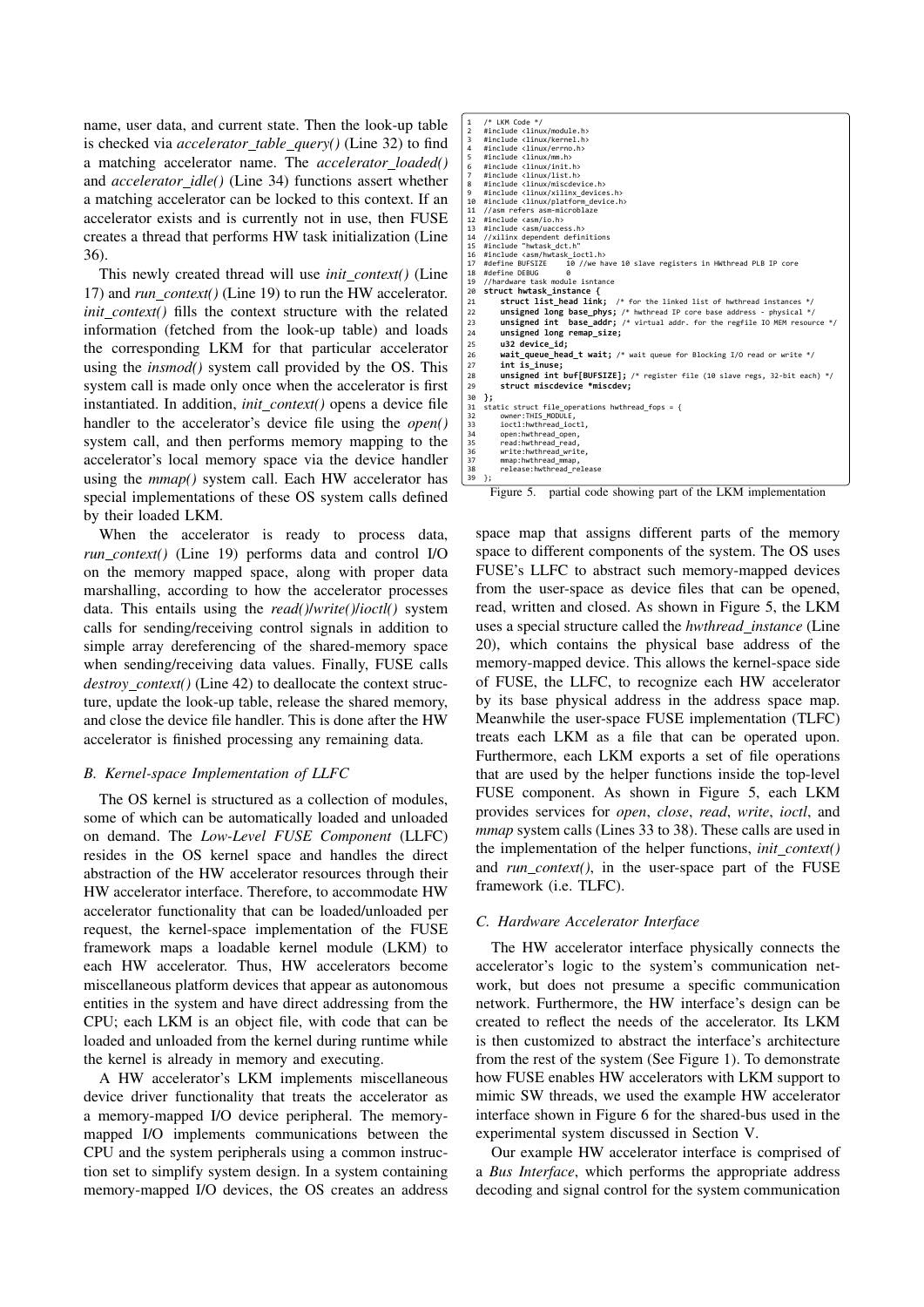

Figure 6. HW Accelerator Interface

network, and the accelerator's *Function Interface* (see Figure 6). The *Function Interface* handles the OS kernel communication with the accelerator's logic using a finite state machine (FSM), read/write buffers, and a register file. The size of the 32-bit register file is configurable to meet our application's requirement, with a minimum of two registers for status and control.

Control values written from the FUSE API to the *Command Reg.* indicate the desired execution state for the HW accelerator, while data read from the *Status Reg.* shows its current execution state. These execution states are similar to those of a POSIX SW thread (e.g. IDLE, RUNNING, and BUSY) and controlled via the *Context FSM*. The TLFC reads the *Status Reg.* to update its HW accelerators' look-up table. In the TLFC implementation described in Section IV, the *run context()* helper function uses LKMsupported system calls to send commands (e.g. RESET, RUN, and STOP) to the *Command Reg.* Marshalled data is sent to the accelerator via a write FIFO buffer to speed up communication and returned via a read FIFO buffer to be read back by the TLFC. Other possible HW interface designs may include autonomous memory access, in the form of Direct Memory Access (DMA), for better data marshalling. Our current experimental system does not use DMA and is left for future work.

### V. EVALUATION AND EXPERIMENTAL RESULTS

This section outlines the current system configuration used to demonstrate the FUSE framework with three SW case studies that utilize HW accelerators accessed via FUSE. We discuss the overhead incurred from migrating a SW thread to a HW accelerator, and quantify the resource utilization of each HW accelerator with respect to the entire platform. Finally, we outline the performance speedups obtained from using FUSE in conjunction with HW accelerators for each application.

#### *A. Experimental Setup*

We demonstrate FUSE using version 2.6.20 of the Petalinux [5] kernel, an embedded version of Linux. Figure 7 highlights the key components of our HW system, adapted from a Petalinux example built on a Xilinx Virtex 5 LX50T FPGA [5] using Xilinx's EDK 10.1.02. System peripherals that are only used during the OS boot process (e.g. the GPIO, FLASH controller, and ethernet controller) are not shown. Our design uses a Xilinx MicroBlaze 32-bit soft-processor and three HW accelerators that are





connected to a shared system bus through HW accelerator interfaces. The MicroBlaze CPU is configured with an MMU, a 4KB data cache and a 2KB instruction cache. As in the example system, the CPU is clocked at 125 MHz, while the Processor Local Bus (PLB) runs at 100 MHz. A 256MB DDR RAM is used by the system as the physical memory through Xilinx's multi-port memory controller.

# *B. Case Studies*

Three multithreaded application examples are implemented: JPEG image compression, Triple-DES encryption–and–decryption, and an image filter. Three HW accelerators are integrated into our system with the example HW accelerator interface shown in Figure 6. Each provides specific functionality for a given application: the JPEG image compression application uses a Discrete Cosine Transform (DCT) accelerator; the Triple-DES (3DES) application uses an encryption accelerator; and the image filtering application uses a SOBEL edge detection accelerator. Table I outlines the resource utilization for the accelerators and their LKMs, along with the overall experimental system, on the Virtex 5 LX50T. These SW tasks comprise the majority of their application's execution time and require minimal HW resource utilization, making them logical choices for HW acceleration. The corresponding LKM size is dependent on the nature of the HW task being abstracted.

Our objective is to quantify the overhead of the runtime abstraction of HW accelerator(s) in the OS. This has two possible uses: 1) static SoC configurations with unique HW accelerator(s) and 2) SoC configurations with DPR support. To isolate the overhead incurred by FUSE from the reconfiguration overhead of DPR, we opted for statically configured SoC platforms. This allows us to separate the impact of FUSE's overhead on performance speedup from the additional bitstream reconfiguration overhead, which has been quantified by the vendor [15]. Our baseline execution time is for the SW versions of these applications using the Pthreads library executing on the CPU without any HW acceleration. On the same platform, we compared these to using <*fuse.h*>. The overhead of running an application using FUSE when there are no HW accelerators is incurred by the check for a (*HA Match?*) (see Figure 2); each check takes ∼100us. For these three applications, using FUSE without HW accelerators increases the runtime negligibly  $(<0.99\%)$ . When HW accelerator(s) exist, the overhead incurred from using FUSE is divided into: 1) the overhead of loading the LKM(s) the first time a HW accelerator is used (12 ms), 2) calling the *open()*, *mmap()*, *ioctl()*, and *close()* functions to communicate with the HW accelerator (0.97ms), and 3) the potential unloading of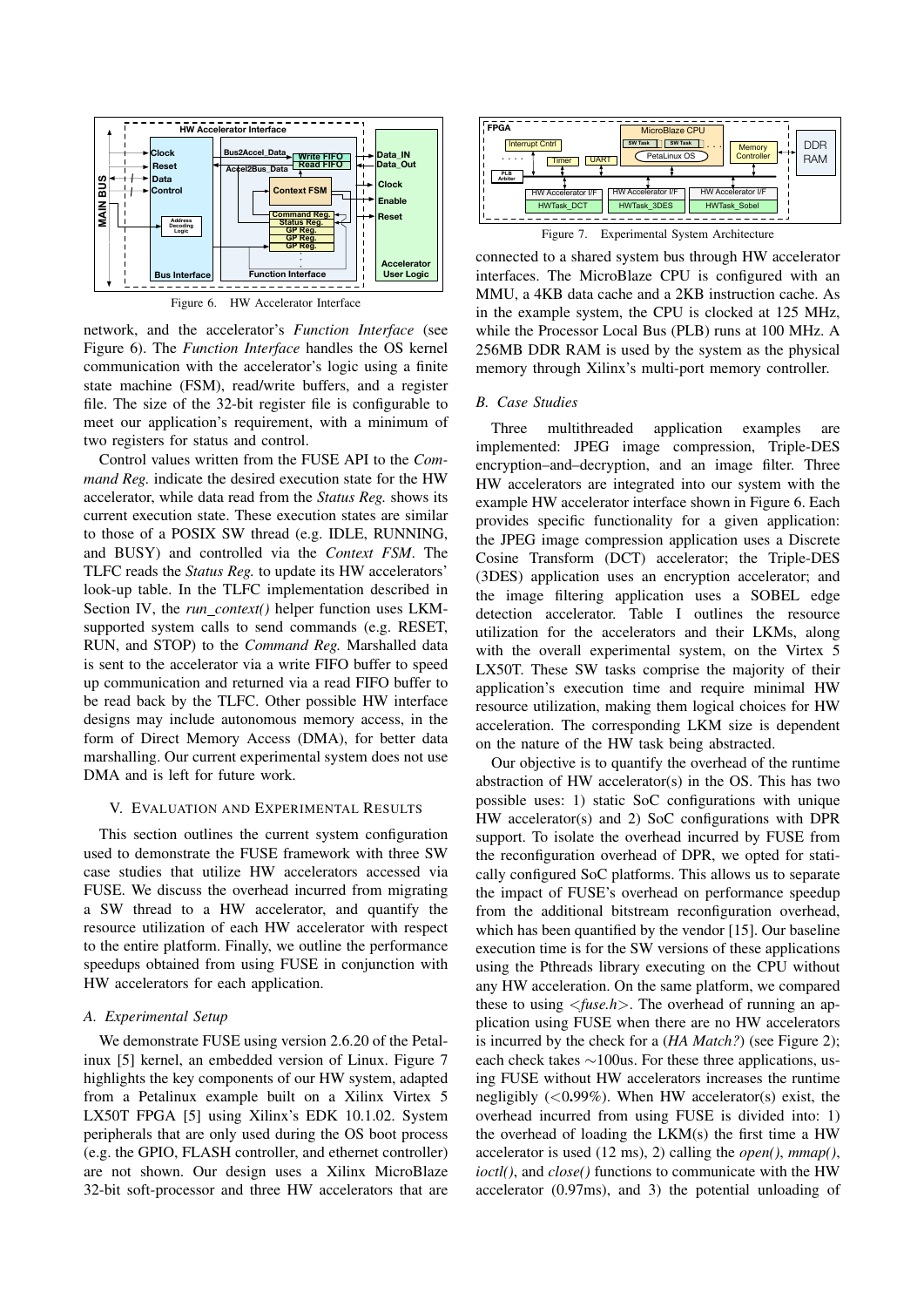Table I RESOURCE UTILIZATION ON A VIRTEX5 LX50T

| Application         | <b>HWTask</b> | LKM Size | Flip/Flops  | <b>LUTs</b> | DSP48E     | <b>BRAMs</b> |
|---------------------|---------------|----------|-------------|-------------|------------|--------------|
| <b>JPEG</b> Encoder | <b>DCT</b>    | 7.3 KB   | 1329 $(4%)$ | 1635(5%)    | 4(8%)      | 8(13%)       |
| 3DES                | Encryption    | 6.9 KB   | 1260(3%)    | 1550 (5%)   | 4 $(8%)$   | 8(13%)       |
| Image Filter        | <b>SOBEL</b>  | 6.9 KB   | 960 (2%)    | 1620(5%)    | 2(4%)      | 8(13%)       |
| Overall System      |               |          | 16416 (57%) | 16992 (59%) | $10(20\%)$ | 28(43%)      |



Figure 8. Execution Time of the JPEG Encoder application with different implementations for the DCT task

the LKM (12ms). For static systems, only the runtime system function calls (e.g. *open()*, etc.) contribute to the runtime overhead as the LKM support would be loaded to the OS upon booting. However, systems supporting DPR would also need to include the overhead of loading their LKMs at runtime. Unloading a LKM would only be performed if the OS is running out of memory space (i.e. 100s of unique LKMs have been loaded at runtime) or when replacing an existing LKM with an updated version. Thus, we consider this scenario an irregular contributor to the runtime overhead.

*Image Compression Application:* The multithreaded image compression application implements the JPEG compression standard on sample images of varying sizes. The compression algorithm is divided into multiple threads: colour-conversion, 2D-DCT transformation, quantization, Huffman encoding, and a main thread that handles other operations such as read and write. The image is divided into macroblocks that are processed concurrently; each macroblock is an 8x8 pixel set, where each pixel has a 16 bit value. When the DCT HW accelerator is present, FUSE detects the accelerator's availability and migrates the SW thread into HW. Figure 8 shows the execution time of the JPEG encoder application for different DCT implementations with increasing image sizes and thus, an increased number of macroblocks. Two methods of data access supported in the DCT accelerator's LKM are investigated: 1) using the IOCTL system call, which reads/writes *individual* data words to the HW accelerator via its interface; and 2) the MMAP system call, which establishes a direct memory map to the accelerator's address space and enables arrays of data to be copied in a single access. Figure 8 summarizes the execution times of the application using only SW threads compared to using the DCT HW accelerator for both of these access methods excluding runtime LKM loading overhead.

The IOCTL approach generally requires a longer execution time than even the SW approach. This is due to the overhead of the individual system calls required to read/write *each* data word, which increases as the data set increases. This overhead counteracts the potential performance speedup to be gained from HW acceleration.



Figure 9. Execution Time of 3DES application with different implementations for the encryption task

Conversely, the MMAP approach allows entire data sets to be copied with only one system call, greatly reducing the overhead and enabling significant performance gains. Consequently, we opted to use MMAP to set up memorymapped direct-access to the accelerator for data communications, while using the IOCTL call only for sending and receiving individual control values to the HW accelerator interface's FSM.

Performance speedup compared to the SW implementation increases, for larger data sizes, to a maximum of 11x for our static SoC configuration when the image has 4096 macroblocks. Including the LKM loading overhead that would be incurred for DPR systems reduces the maximum speedup to 8.7x.

*3DES Encryption/Decryption Application:* The 3DES SW application has three threads; the main thread handles cipher text data read/write from a file, while the two remaining threads perform encryption and decryption on the data. When the encryption thread is created, FUSE will migrate it to the HWTask\_3DES accelerator. In this example, only the MMAP approach is used due to its reduced impact on execution time. Figure 9 shows the execution time for the application with SW and HW versions (with and without LKM loading overhead) of the 3DES encryption thread for varied sizes of the cipher text data.

The HW accelerated versions have better performance than the SW thread version for smaller data sizes when only the overhead of the system function calls is included. However, when including LKM loading overhead as well, visible speedups occur for larger cipher texts (>4KB) where the execution time is  $>25$ ms. A maximum performance speedup of 37x is achieved without LKM loading overhead, which is reduced to 10x when it is included.

*Image Filtering Application:* The third application is a multithreaded image filtering application that has two threads performing image edge detection and image sharpening. The image edge detection thread uses a SOBEL operator with a 3x3 window size. This thread is used to detect horizontal and vertical edges of objects in an image. The second thread sharpens the image contents